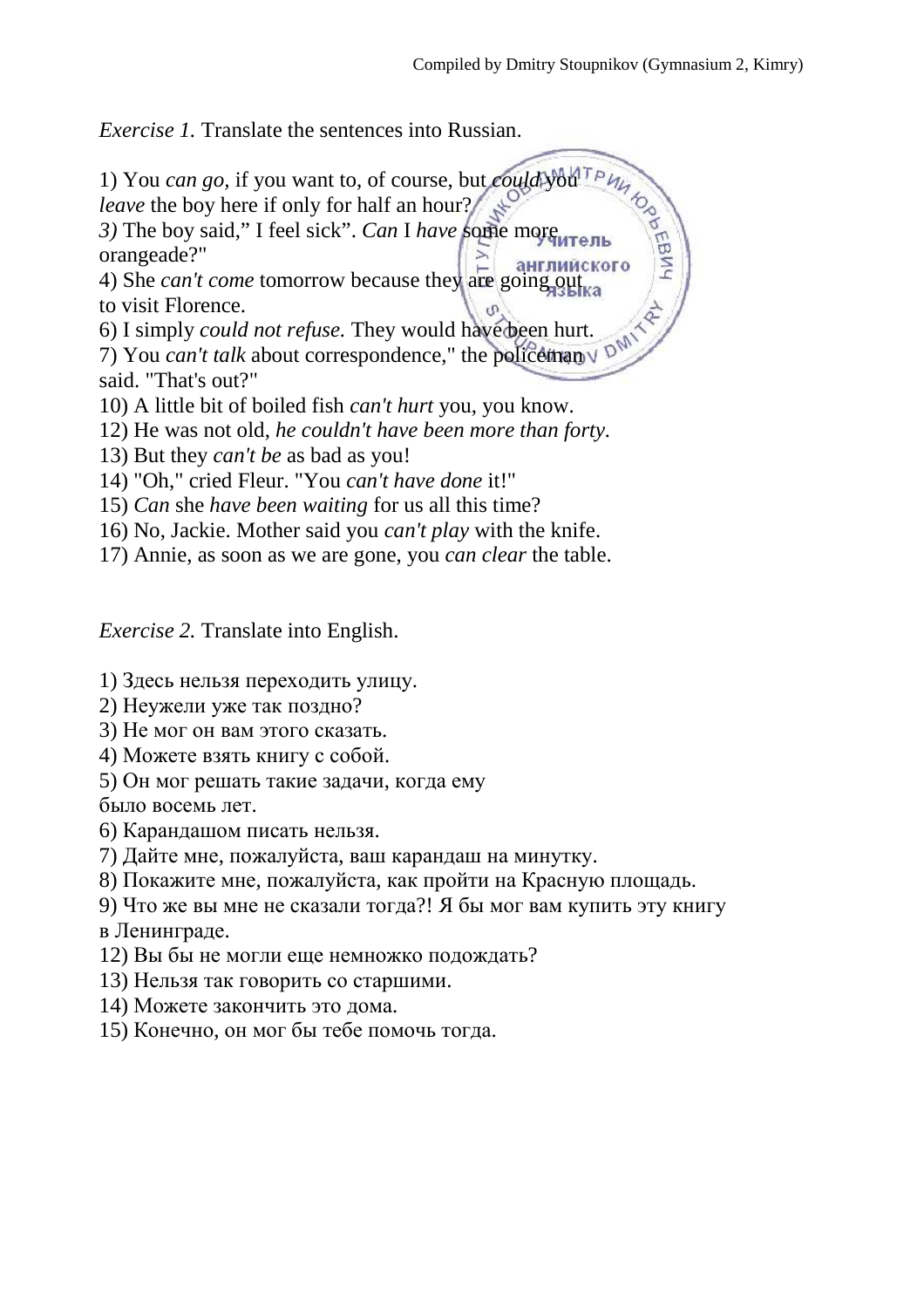Учитель английского языка

*Exercise 6.* Translate into Russian.

1) I have to take my youngest to the kindergarten, otherwise I could explain it to you now. 2) She could read fluently and expressively when she was six. 3) Of course, I could have taken the short cut across the birch grove, but I did not want to in the dark. 4) I could do it only because we had no lectures that day. 5) It's only ten to five, I think we could do it if we ran all the way. 6) You could have done it quite well if you had only tried. 7) How can I describe it to you? — You could try. 8) There's something wrong with your torch. 1 tried and tried, but I could not make it work.

*Exercise 9.* Translate the following sentences.

1) Can it be so late as all this? 2) Could he be speaking the truth? 3) Surely it can't be Jim? 4) But she could not mean it. 5) It can't be so difficult after all. 6) You could not know this. 7) Can somebody be working against us? 8) Could she resent it? 9) Can she be trying to get out of the deal? 10) Could it mean that we are too late?

*Exercise 12.* Translate into English.

1) Неужели вы его увидели? 2) Не мог он этого заметить. 3) Неужели они об этом узнали? 4) Неужели они проиграли? 5) Не мог он этого сказать. 6) Не может быть, чтобы он не одобрял вашего решения. 7) Не может взрослый человек любить такие книги. 8) Не может быть, чтобы она вам об этом рассказала. 9) Не может быть, чтобы она вам об этом не рассказывала. 10) Неужели он верит этому? 11) Неужели он не верит этому? 12) Неужели было так холодно?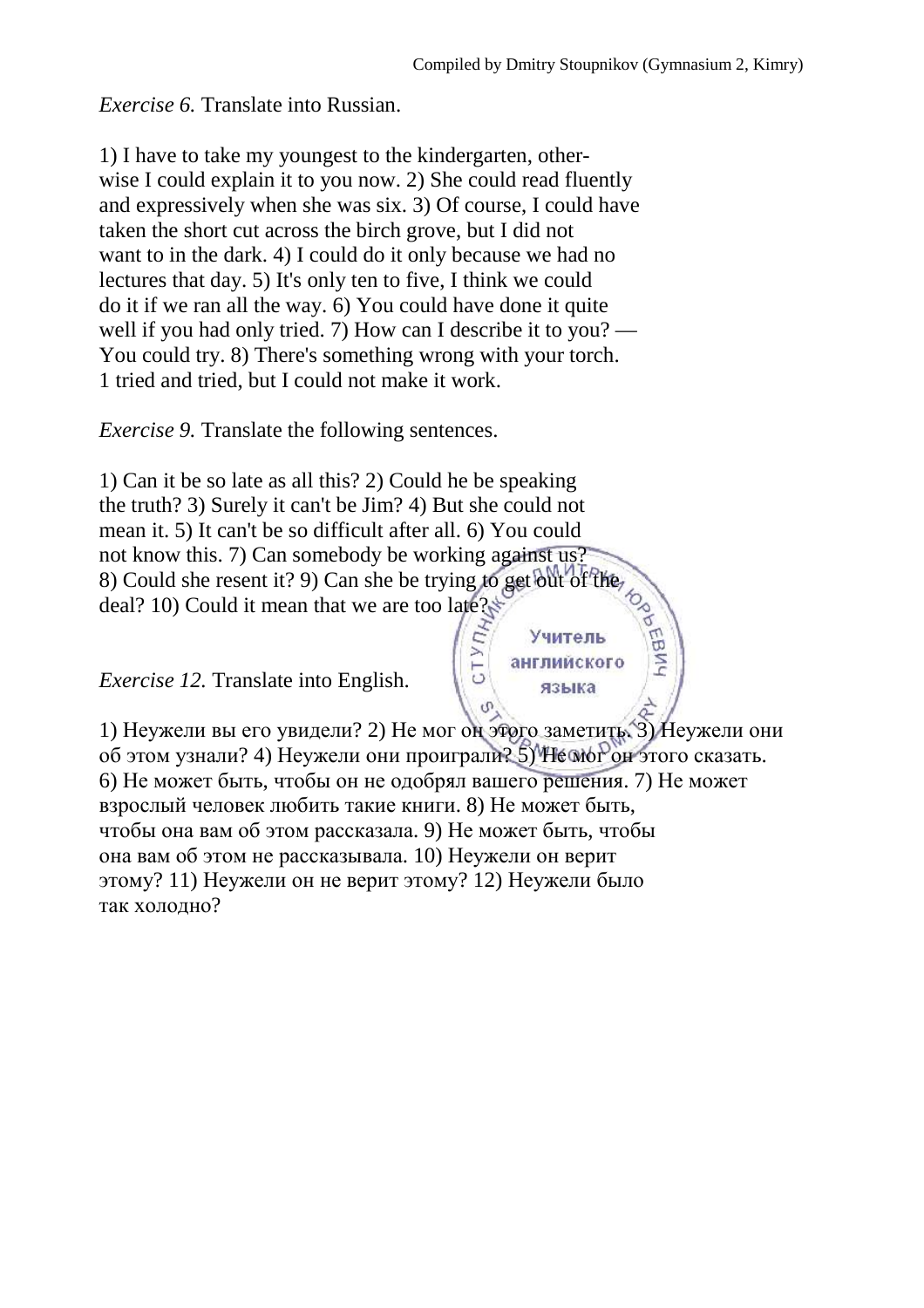*Exercise 14.* Translate the sentences into Russian.

1) Children *may borrow* books from the school library.

2) No one *may be arrested* or detained unless a lawful cause is stated.

3) I *may show* him your reports later. I don't know.

4) This term *may be defined* as 'wrong done by one man to another'.

5) You *might* just as well come in time.

7) Mother, *may* I *have* a glass of light beer?

8) I *may have wrecked* my own life, but I will

not let you wreck yours.

9) Justice *may be* slow, mother, but it comes in the end.

10) Certainly, a great deal *may be done* by means of cheap entertainment.

11) Ernest, we *may never be married!*

13) He *may have written* the letter, but the signature is certainly not his.

14) It *might have been worse.*

16) *May* I *come* and see you?

*Exercise 20.* Use the verb  $may+$  infinitive instead of the parenthetical expressions.  $C<sub>1</sub>$ английского MODEL

1) Maybe, he is at home. — Не may be at home. Языка

2) Maybe, he was busy. — He may have been busy.<br> $W_{\text{M} K\text{O}}$ 

1) Maybe, you will meet him at the station. 2) Maybe, they left a note for us. 3) Maybe, she has forgotten all about it. 4) Maybe, you have left your gloves at home. 5) Maybe, we shall understand it later. 6) Maybe, the door was not

locked. 7) Maybe, they do not want us to come. 8) Maybe, she will write from the first station.

*Exercise 21.* Translate the following sentences into Russian.

4) You need not have shed any tears over that loss.

5) I need not have changed my suit.

6) He considered that this need not have taken place.

7) "I don't want to get up" — "You don't have to".

10) We need not have hurried.

11) He did not have to go to the office. He

could do something about those roses at last.

12) On Sundays we did not have to do the milking.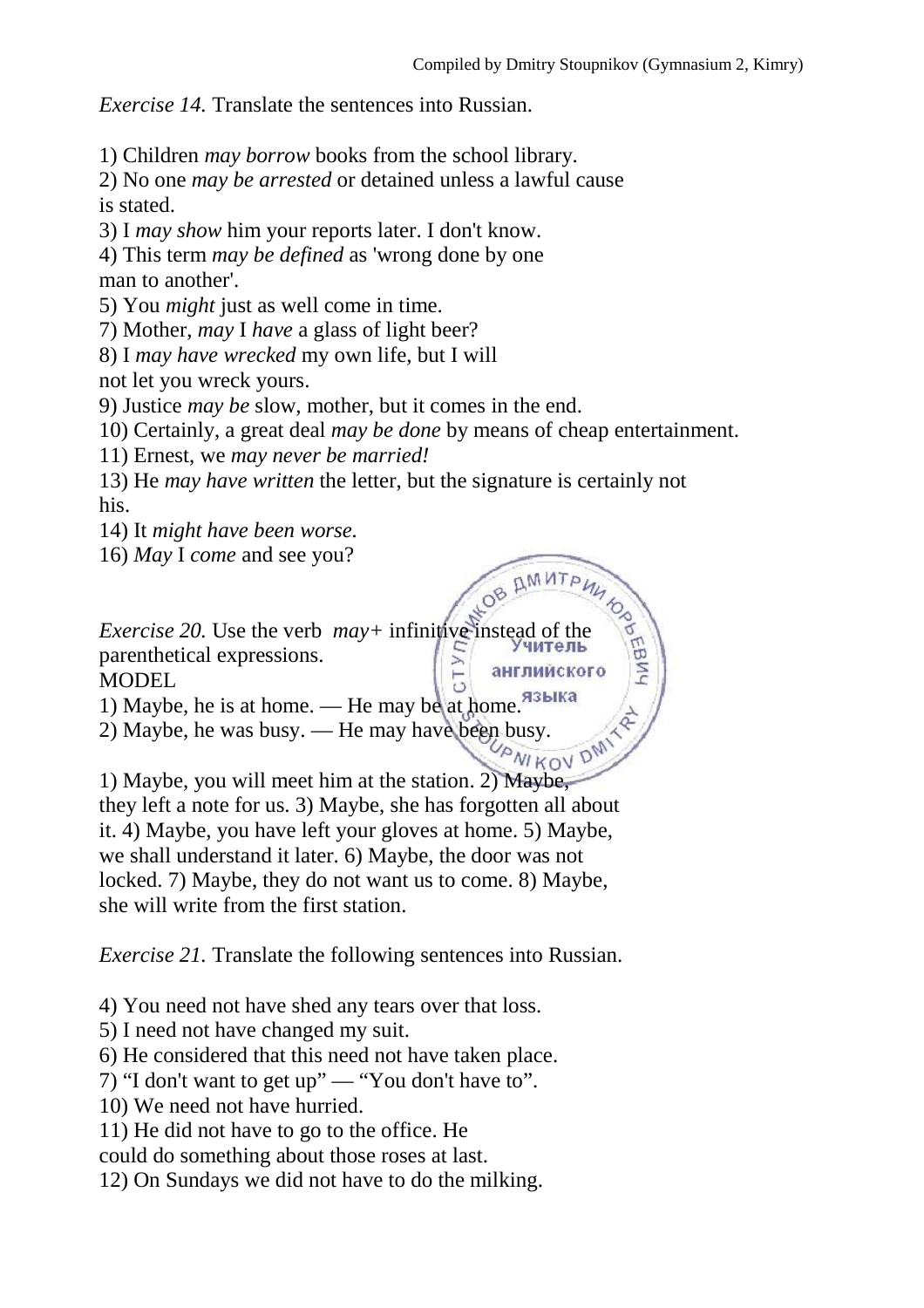*Exercise 22.* Translate the following sentences into English.

7) Можно было и не писать сочинения.

8) Он мог и не приходить. Все уже было сделано.

9) Не к чему было так волноваться.

10) Я мог это сделать только потому, что мне не надо было идти в институт в среду.

12) Подумай только, можно было и не ходить туда.

15) Не к чему было покупать мне книгу, она есть в библиотеке.

16) Он жил у родственников, и ему не надо было платить за квартиру.

*Exercise 26.* Translate the sentences into Russian.

1) You must be a fool to think so. 2) The work must have been carried out in secret for quite a long time. 3) The question must be solved before we can do anything. 4) Whatever you decide, you mustn't stop coming. 5) Mind, you mustn't spend it all at once. 6) Sooner or later one has to choose.<br>
7) They made such a noise that I had to send one of the boys<br>
to put an end to it. 8) I think you'll have to take a taxi if<br>
you mean to catch that train. 9) Go 7) They made such a noise that I had to send one of the boys to put an end to it. 8) I think you'll have to take a taxi if you mean to catch that train. 9) Go right in. You are to report at once. 10) The jubilee is to be celebrated sometime this summer. 11) We were to spend a week-end with  $m\bar{y}$  aunty  $\sqrt{m\bar{y}}$ at Blackpool. 12) The day we were to start it rained worse aнглийского than ever. 13) You're not to tell mother about it. 14) And языка on no account are you to lay the table before twelve o'clock. 15) All right, do my hair like that, and if it doesn't suit me, you'll simply have to restyle it. 16) But she must have seen him! 17) Oh, Mae, think how she must be suffering! 18) Is she waiting? She must have been waiting for an hour. 19) "Oh, come now. Auntie!\* he answered quite gently. "You mustn't talk like that." 20) And remember, you must come in and see the baby any time you can. 21) You'll have to go home now, Georgie. Go straight home. And you're not to come here anymore. Do you understand me? 22) You're not to ask for it directly you see her wait a little.

 $<sup>1</sup>$  Note: He said he must leave at once (only in reported speech).</sup>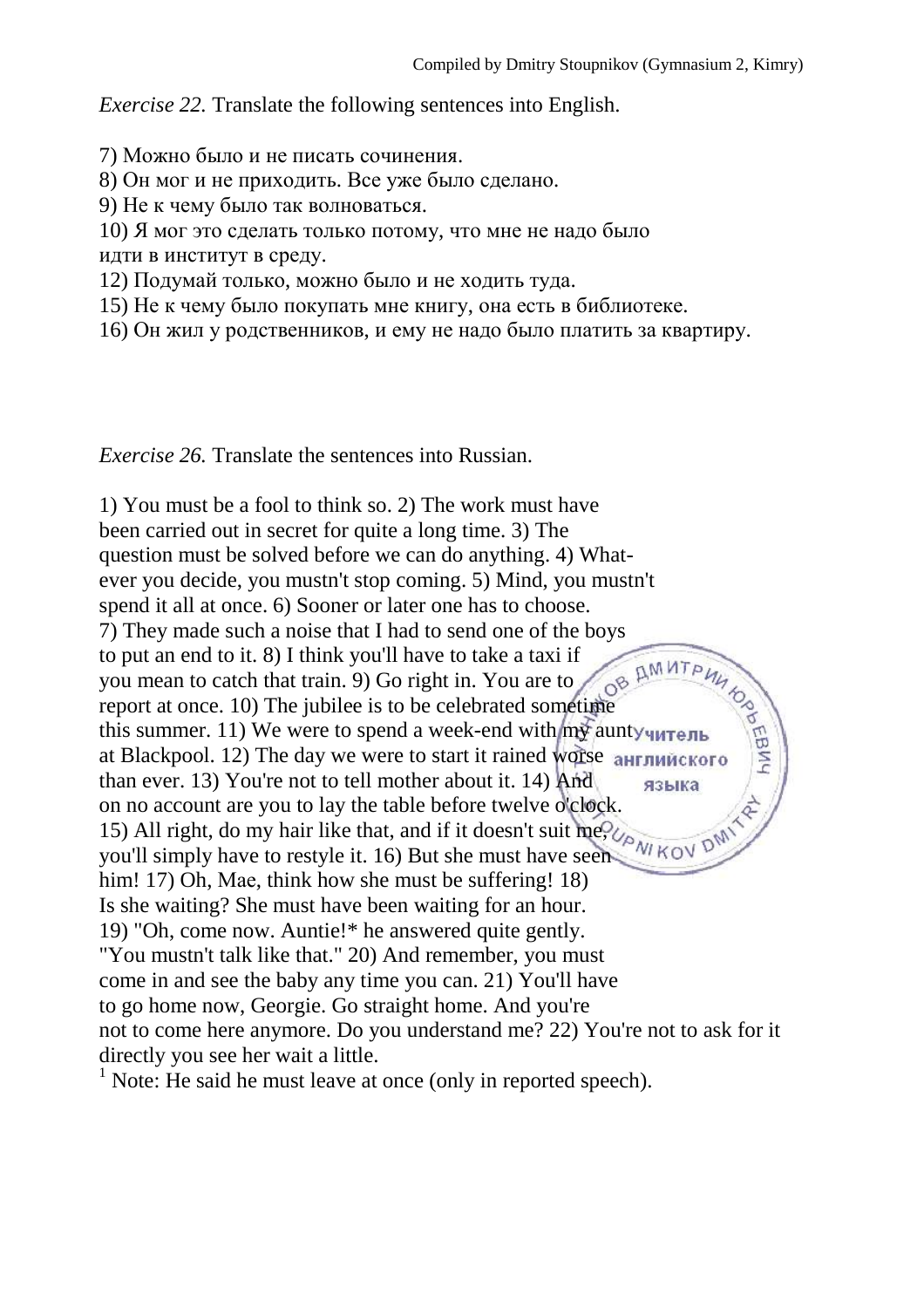*Exercise 34.* Translate the sentences into Russian.

1) I was to wait for her in Yalta. 2) We were to go to the pictures that afternoon. 3) They were to start on Monday. 4) He was to telephone the moment she was out of danger. 5) Roses were to be planted round the piece of water in the center. 6) There was to be a discussion later on. 7) We were to get there before the other party. 8) He was to tell her where to find us. 9) She was to graduate that year. 10) She was to wear that dress at her graduation party.

*Exercise 39.* Translate into English.

1) Этой девушке суждено было стать моей матерью. 2) Я должна была передать ему часы его отца. Но он так и не пришел. 3) Конечно, он должен стать музыкантом. Это было решено еще до его рождения. 4) Вам придется написать ему еще раз. 5) Им пришлось долго ждать автобуса. 6) Мне не нужно будет сдавать этот экзамен. 7) Мне не надо было поливать цветы, потому что ночью прошел дождь и земля была еще мокрая. 8)Ты могла и не поливать цветы. Смотри, скоро пойдет дождь. 9) Чья очередь? Кто должен идти за водой? 10) Тебе придется взять пальто. Становится холоднее. 11) Я должен был отвезти брату его вещи. Так мы договорились, когда он уходил. 12) Было уже поздно, и нам пришлось поехать на метро. 13) Подожди немного, я должна дочитать главу до конца.<br>14) Мне пришлось оставить все и поехать в больницу.<br>15) Вам придется зайти попозже. Ее еще нет. 16) Если ты рида.<br>должна встретить маму с шестичасовым поездом, то те 14) Мне пришлось оставить все и поехать в больницу. 15) Вам придется зайти попозже. Ее еще нет. 16) Если ты должна встретить маму с шестичасовым поездом, то тебе надо спешить. 17) Тебе нечего торопиться. Она только что позвонила и сказала, что выезжает. 18) Я хорошо отдохлекого нула в воскресенье. Так как сочинение мое было уже голка тово, мне не надо было заниматься. 19) Тебе обязательно надо ехать сегодня? 20) Когда он должен приехать? Мы договорились встретиться в восемь. 21) В семье все было уже решено заранее. Я должна была поступить в медицинский институт. Но я хотела заниматься только языками. 22) Оказывается, мне вовсе не надо было идти на почту, а я столько времени потратил напрасно! 23) Врачом он не стал. Война началась в тот год, когда он должен был поступить в институт. 24) Если вы уже кончили, вам можно и не оставаться.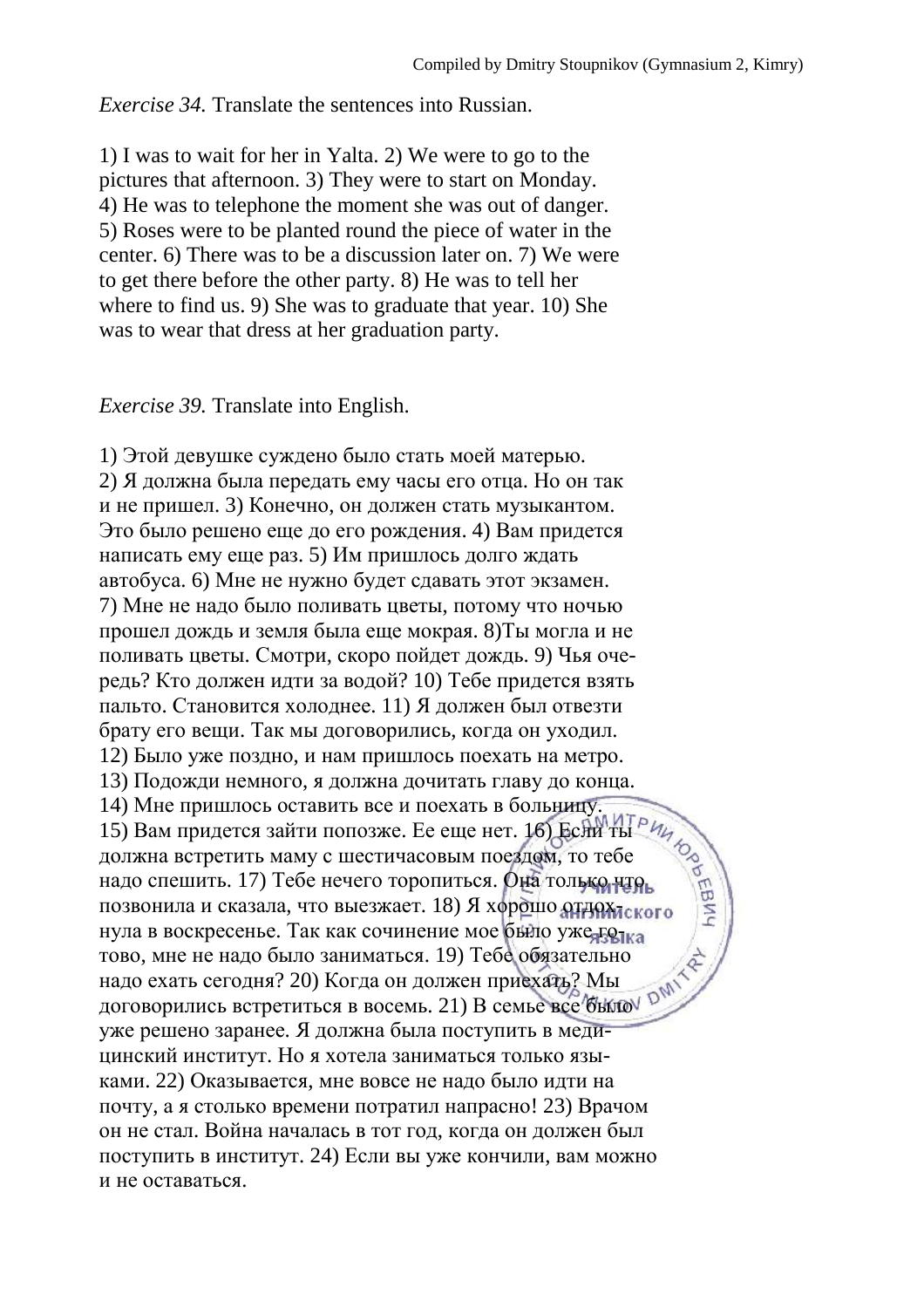английского языка

*Exercise 40.* Translate the following sentences into Russian.

1) It must be raining. 2) She must be pleased about it. 3) She must be really fond of you. 4) They must be always<br>trying to help him. 5) She must know nothing about it.<br>6) She must be out shopping. 7) This must be the prettiest<br>oarden in the village. 8) She must be the younges trying to help him. 5) She must know nothing about it. 6) She must be out shopping. 7) This must be the prettiest garden in the village. 8) She must be the youngest child in her class. 9) Somebody must be trying to get you on the phone. 10) The children must be at school now. Учитель

 $\overline{5}$ 

*Exercise 41.* A. Translate into Russian.

1) He must have taken it. 2) He had to take it. 3) He must be trying to find the leak. 4) You must try to find the leak. 5) She must be the youngest child in this group. 6) If you want to become a good football player, you must be an all round athlete. 7) I had to read the letter twice before I understood it. 8) He must have read the letter many times. 9) What must you think of me? 10) They must be talking about us.

*Exercise 42.* Translate the following negative sentences into English.

1) Должно быть, он не сделал ошибки. 2) Должно быть, они не обедали. 3) Должно быть, она не имела опыта. 4) Должно быть, он не дал ответа. 5) Должно быть, они не принимают мер. 6) Должно быть, она не обращает внимания на это. 7) Должно быть, у них нет книг. 8) Он, должно быть, письма не получал. 9) Должно быть, денег за работу они не получают. 10) Это, должно быть, не заняло много времени.

*Exercise 43.* Fill in the blanks with *must or may*.

1) John ... be still here. Here is his coat. 2) John ... still come. He ... have been detained at the office. He some-**AMMT** times is. 3) What a smell! The milk ... have boiled over  $O^8$ again. 4) You ... think I'm made of money. I gave you thirty dollars on Monday, didn't I? 5) One never knows with her, she ... feel offended if you don't. (Ask her advice.) 6) I tell *i* глийского языка you I left them (the keys) right here. I always do. Somebody ... have taken them. 7) She ... not know about it. She ... have been out when they phoned. 8) Nothing but a few charred stones remained after the fire. The heat ... have been terrific. 9) It ... be later than we thought the metro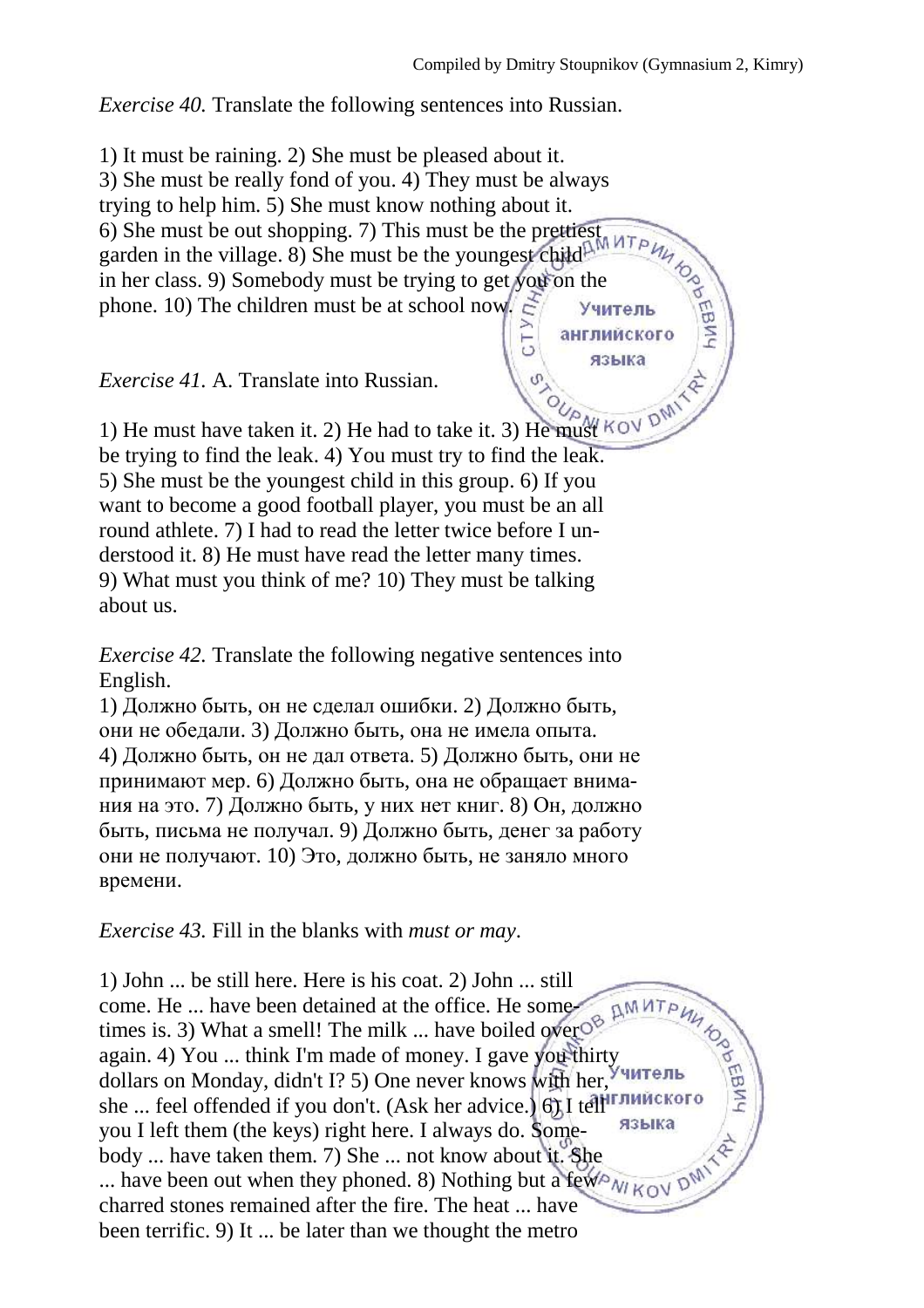isn't running any longer. 10) There's just a chance if we hurry. We ... catch the 8.15. 11) Don't worry, darling. Things ... turn out better than you think. 12) After all it's his job. He ... know what he is thinking about.

*Exercise 44.* Translate into Russian.

1) I'm afraid I must interfere now. 2) I had to interfere. 3) I'll have to interfere. 4) At that moment she was to interfere saying: "Are you Mr. Fenchurch?" 5) Whatever happens, you're not to interfere. 6) You mustn't interfere. 7) If something like that happens, you are to interfere at once. 8) Someone must be interfering. 9) You must have interfered.

*Exercise 47.* Translate the sentences into Russian.

1) Any one found guilty of robbery *shall be shot* at once. 2) If you're a good boy, you *shall steer* from time to time. 3) Why *should* he *obey* an order given him by a perfect **PODEBNA** stranger? 4) She pointed to the gramophone. *"Shall* I *show*  you how to work it?" 5) I suppose I *should have recognized*  that she was ill. 6) He *should not have taken* the corner at such speed. 7) They *should have never married.* 8) *He should be. willing* to take it. It's just in his line. 9) *Shall* I *pull* the blinds down? 10) It *should be* about five now. 11) The porter saw him enter. He *should be* somewhere here. 12) I think we *should leave* this young man behind. 13) But I think you *should try.* 14) Why *should* he *say so* if he doesn't mean it?

*Exercise 48.* Translate into English.

1) Открыть окно? 2) Сварить тебе кофе? 8) Ты получишь деньги обратно. 9) Чего ради он должен был тебе помогать? 10) Ему подождать вас? 13) Ему бы лучше не ехать сегодня. 16) Ты простудишься. 17) Помоему, тебе следует согласиться. 18) Мне начинать? 19) Как вы думаете, купить мне эту книгу?

*Exercise 56.* Translate the sentences into Russian.

- 1) Why should he help you?
- 2) Why should he like you?
- 3) Why should I believe you?
- 4) Why shouldn't I take it?
- 5) Why shouldn't he know about it?
- 6) Why shouldn't we take the children?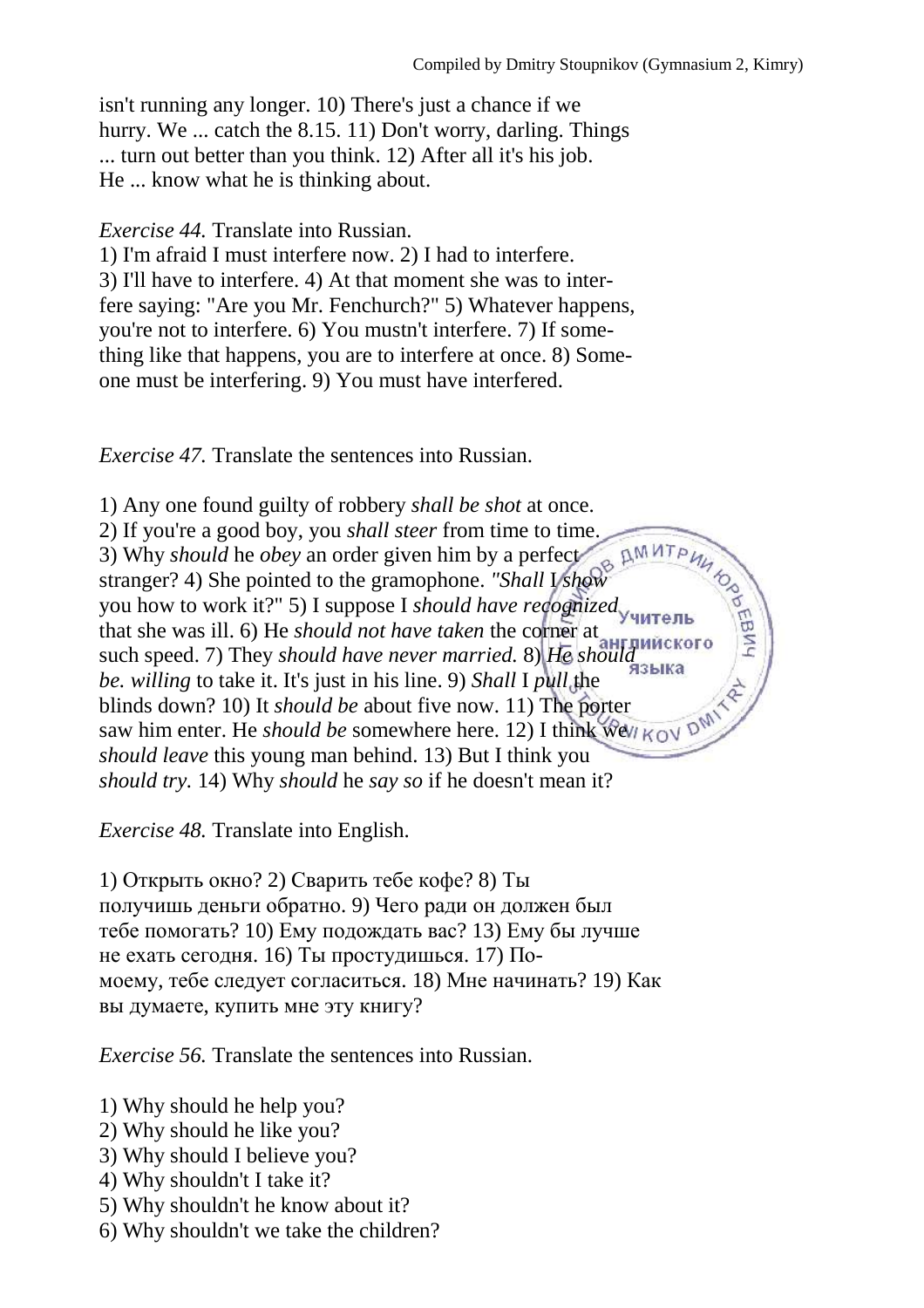7) Why should it rain?

8) Why should we ask her?

9) Why should she come?

10) Why should nobody help her?

*Exercise 57.* Translate into English.

1) Чего ради я должен помогать ей? 2) Почему он должен был опоздать? 3) Почему нам было не поехать? 4) Почему он должен был отказаться? 5) Зачем ему вас просить? 6) Почему он должен был это знать? 7) Чего ради мне здесь оставаться? 8) Зачем ему было запирать дверь? 9) Зачем ей было рассказывать вам об этом? 10) Почему бы вам не поехать туда?

*Exercise 63. Make* a statement about something not functioning the way it should. Use the following words.

1) the chair, to fold; 2) the pen, to write; 3) the engine, to start; 4) the key, to turn in the lock; 5) the figures, to add; 6) the words, to make sense; 7) the wood, to burn; 8) the sun, to rise; 9) the jelly, to jell; 10) the broken bone, to set properly.

*Exercise 64.* Make a statement about somebody refusing to act the way he should or was expected to. Use the following words. Refer the situation to the past.

1) the dog, to follow somebody; 2) the child, to stop crying; 3) the man, to give his name and address; 4) he, to take the responsibility; 5) she, to listen to reason; 6) mother, to see a doctor about it; 7) the man, to take less than a pound; 8) she, to do it the way she's told; 9) she, to let him in; 10) the doctor, to give the certificate.

*Exercise 1.* Translate into Russian.

1) You can leave town at once. 2) But for this I could leave town at once. 3) You might at least leave town at once. 4) You should leave town at once I think. 5) Shall I leave town at once? 6) You'll have to leave town at once. 7) You can't leave town at once. 8) Can he have left town at once? 9) He can't have left town at once. 10) May I leave town ka at once? 11) You are to leave town at once and wait for us at the camp. 12) You are not to leave town at once.  $13$ ) Yout should have left town at once. 14) You needn't have left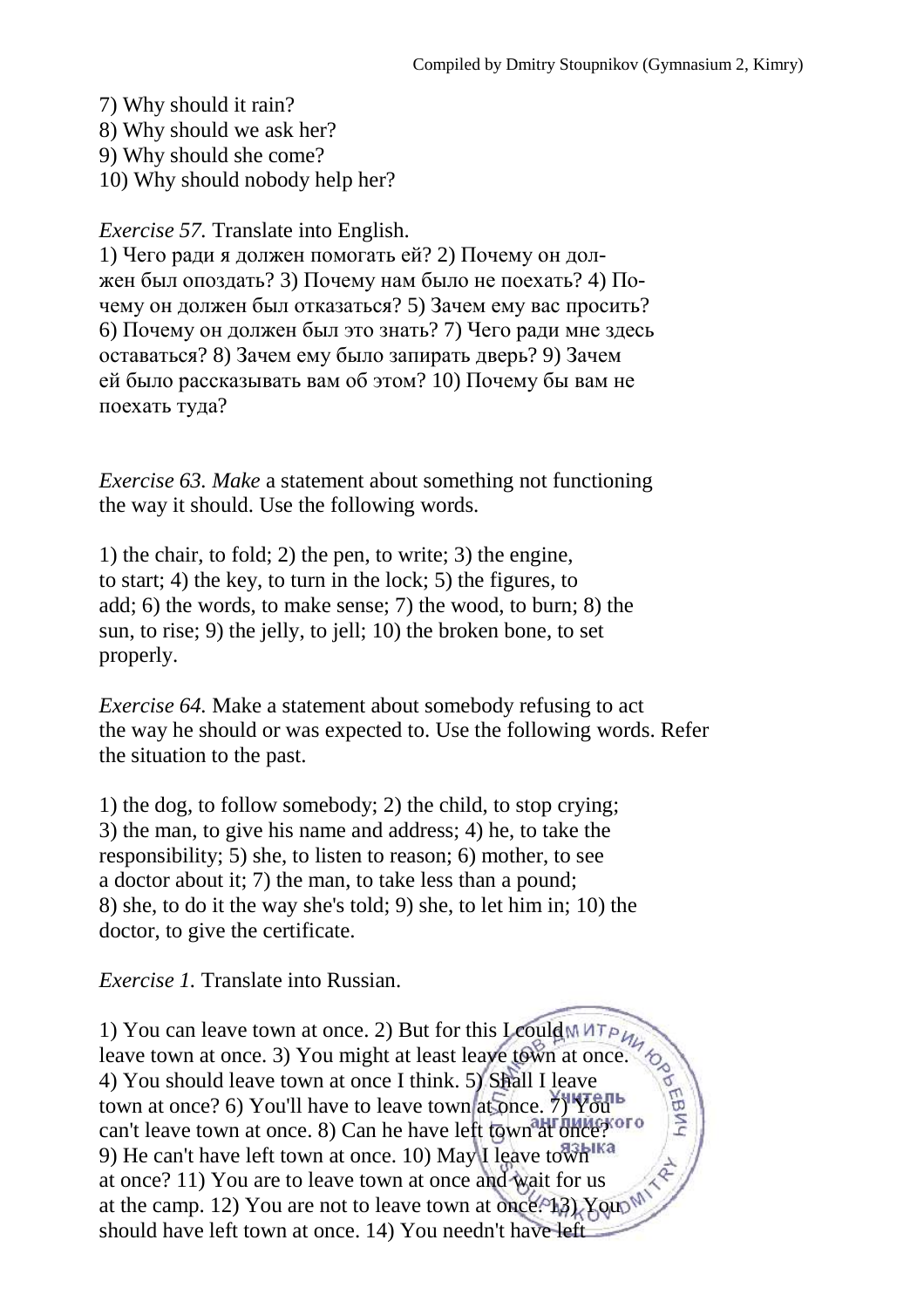town at once. 15) You needn't leave town at once. 16) He must have left town at once. 17) You will leave town at once. 18) Will you leave town at once? 19) Could you leave town at once? 20) I must leave town at once. 21) He will have left town at once. 22) Why should he leave town at once? 23) He would leave town at once as soon as it furned warm. 24) He may leave town at once. 25) He may have языка left town at once. 26) You may not leave town at once.<br>had to leave town at once. had to leave town at once.

*Exercise 12.* Replace the infinitives in brackets by using different forms of the infinitive.

1) These shoes are much too tight. You should (to take) a size larger. 2) He stood there for a long time. He must (to wait) for someone. 3) What is she doing? — She must (to try) to find what's wrong with the car. 4) She was waiting for you the whole evening. You might (to telephone). 5) Cheer up! We might (to get) there in time yet. 6) But she can't (to disappear) just. Someone is sure to have seen! her. 7) I knew something would go wrong. We should (to A3blKa stay) the night at the motel. The way I told you. 8) I have never seen you look so sweet. You should always (to wear)  $_{KOV}$  pM green. It goes with your hair. 9) Thank you ever so much. But you needn't (to bring) him all this way. We could (to come) and fetched him away. 10) Tell the people in the waiting room they needn't (to wait) any longer. He has just phoned he won't come.

*Exercise 13.* Translate into English.

1) Неужели он меня имел в виду? 2) Должно быть, уже очень поздно. 3) Дайте мне, пожалуйста, пепельницу. 4) Вы бы не могли принести еще один стакан? 5) Нельзя делать заметки на полях библиотечных книг. 6) Вы бы позвонили ей еще раз; может быть, она уже пришла. 7) Ты могла бы выключать радио, когда я занимаюсь. 8) К следующему занятию сделайте 5-е упражнение в письменной форме. 9) Не надо было писать ей об этом, она будет беспокоиться. 10) Мне можно было и не ходить. Это был доклад для студентов второго курса. 11) Вам придется подождать. 12) А когда он должен был прийти? 13) Чего ради он должен тебе рассказывать о своих планах? 14) Ему надо было ехать автобусом. 15) Скажите, пожалуйста, который час? 16) Вчера мне пришлось пойти к зубному